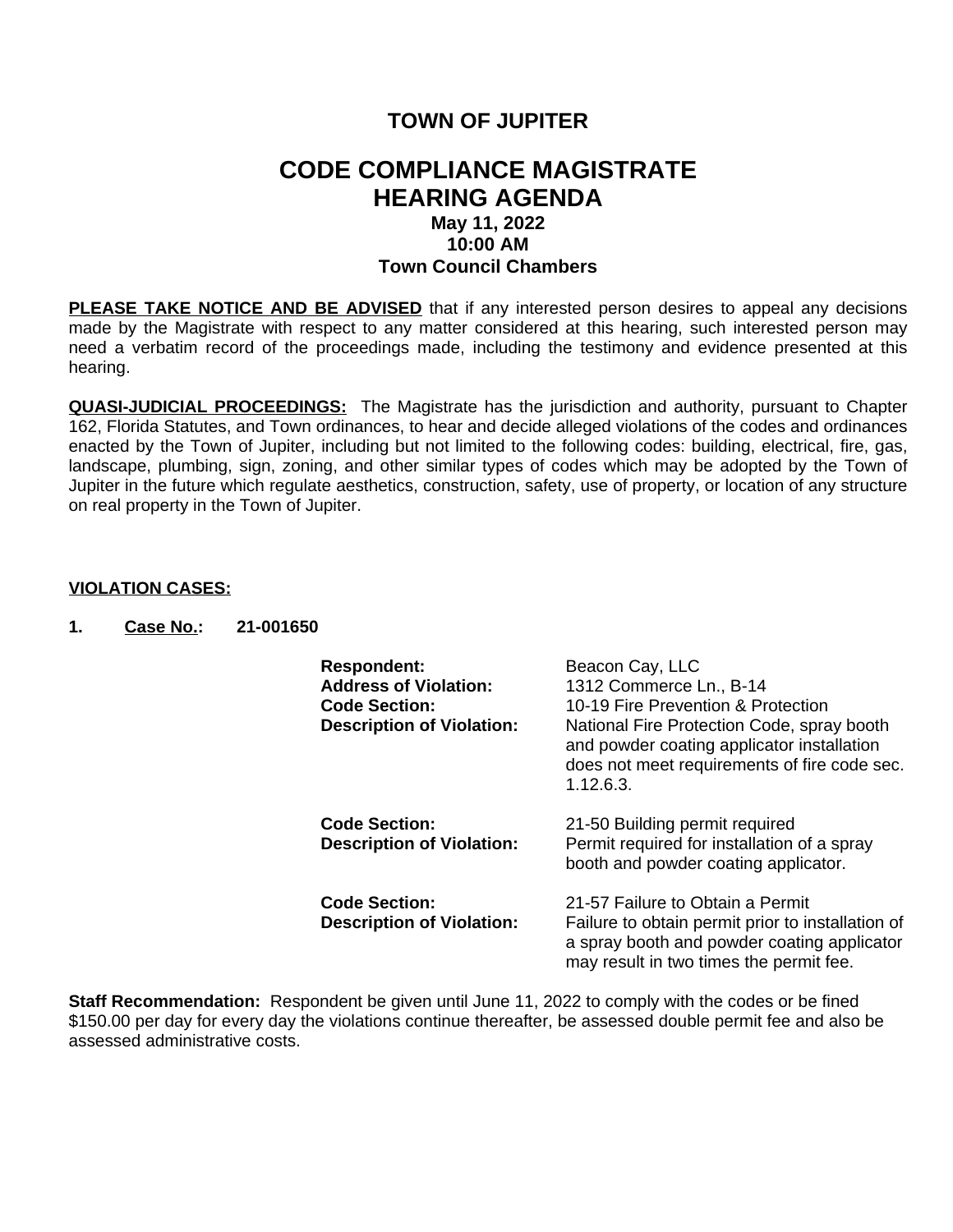**Town of Jupiter MAGISTRATE AGENDA May 11, 2022 PAGE 2**

## **FINE ABATEMENT REQUEST:**

| 1. | Case No.: | 03-002004 |                                               |                                                       |
|----|-----------|-----------|-----------------------------------------------|-------------------------------------------------------|
|    |           |           | <b>Respondent:</b>                            | Ellen V. Carson                                       |
|    |           |           | <b>Address of Violation:</b>                  | 3 Clark Ln.                                           |
|    |           |           | <b>Code Section:</b>                          | 23-87 Landscape maintenance                           |
|    |           |           | <b>Description of Violation:</b>              | Overgrown grass and weeds.                            |
|    |           |           | <b>Original Hearing Date:</b>                 | October 29, 2003                                      |
|    |           |           |                                               |                                                       |
|    |           |           | Finding:                                      | Found in violation, given until 11/08/2003 to         |
|    |           |           |                                               | comply or be fined \$150.00 per day.                  |
|    |           |           |                                               | Administrative costs of \$44.58 were paid on          |
|    |           |           |                                               | 04/19/2022.                                           |
|    |           |           | <b>Days of Accrual</b>                        | 178 Days                                              |
|    |           |           | <b>Compliance Date:</b><br><b>Fine Total:</b> | Officer observed compliance on 05/05/2004             |
|    |           |           |                                               | \$26,700.00                                           |
| 2. | Case No.: | 05-001819 |                                               |                                                       |
|    |           |           | <b>Respondent:</b>                            | Ellen V. Carson                                       |
|    |           |           | <b>Address of Violation:</b>                  | 3 Clark Ln.                                           |
|    |           |           | <b>Code Section:</b>                          |                                                       |
|    |           |           | <b>Description of Violation:</b>              | 23-87 Landscape maintenance                           |
|    |           |           |                                               | Overgrown grass and weeds.<br><b>REPEAT VIOLATION</b> |
|    |           |           |                                               |                                                       |
|    |           |           | <b>Original Hearing Date:</b>                 | <b>August 31, 2005</b>                                |
|    |           |           | Finding:                                      | Found in violation, given until 06/29/2005 to         |
|    |           |           |                                               | comply or be fined \$300.00 per day.                  |
|    |           |           |                                               | Administrative costs of \$105.53 were paid on         |
|    |           |           |                                               | 04/19/2022.                                           |
|    |           |           | Days of Accrual                               | 242 Days                                              |
|    |           |           | <b>Compliance Date:</b>                       | Officer observed compliance on 02/27/2006             |
|    |           |           | <b>Fine Total:</b>                            | \$72,600.00                                           |
| 3. | Case No.: | 21-000002 |                                               |                                                       |
|    |           |           | <b>Respondent:</b>                            | Ellen V. Carson                                       |
|    |           |           | <b>Address of Violation:</b>                  | 3 Clark Ln.                                           |
|    |           |           | <b>Code Section:</b>                          | 13-41(a) Designated nuisances                         |
|    |           |           | <b>Description of Violation:</b>              | Vegetative overgrowth, trash and debris.              |
|    |           |           | <b>Original Hearing Date:</b>                 | <b>February 10, 2021</b>                              |
|    |           |           | Finding:                                      | Found in violation, given until 02/25/21 to           |
|    |           |           |                                               | comply or be fined \$200.00 per day.                  |
|    |           |           |                                               | Administrative costs of \$336.82 were paid on         |
|    |           |           |                                               | 04/19/2022.                                           |
|    |           |           | Days of Accrual                               | 172 Days                                              |
|    |           |           | <b>Violation Abatement Costs</b>              | \$1,280.00, paid on 04/19/2022                        |
|    |           |           | <b>Compliance Date:</b>                       | Officer observed compliance on 08/17/2021             |
|    |           |           | <b>Fine Total:</b>                            | \$34,400.00                                           |
|    |           |           |                                               |                                                       |

**Fine Total: \$34,400.00**